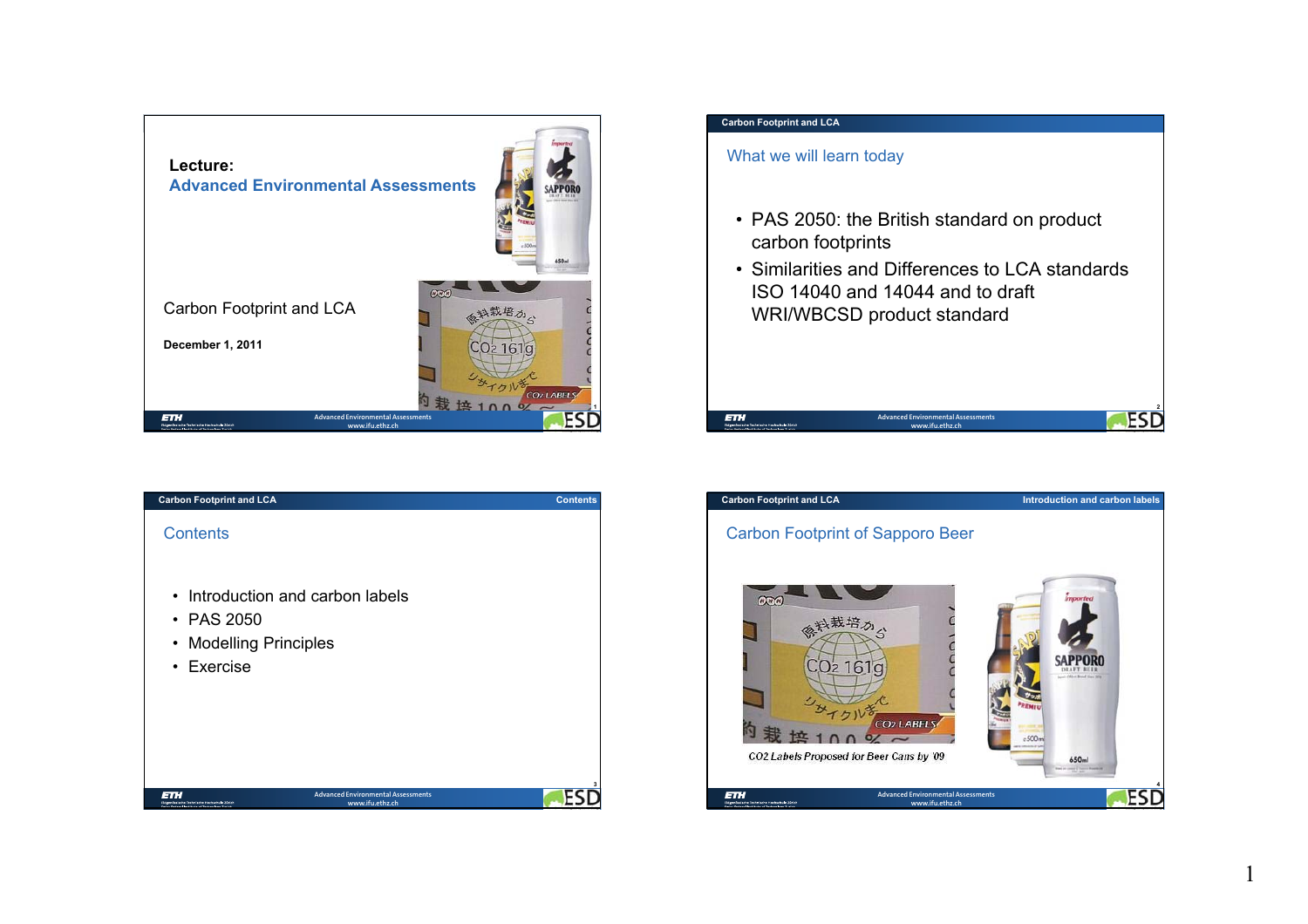#### **Introduction and carbon labels**

Does the Carbon Footprint figure cover ...

- chilled or non-chilled beer?
- which point of sale (Japan or island Hokkaido only)?
- including home transport and cooling at home?
- which end of life treatment of aluminium can?
- all greenhouse gases or CO<sub>2</sub> only?

Is CO $_2$  the most important environmental impact of beer?

| <b>ETH</b><br>Eidzenössische Technische Hochschule Zürich<br>Survey Godwell Accritects of Technology Postels. | <b>Advanced Environmental Assessments</b><br>www.ifu.ethz.ch |  |
|---------------------------------------------------------------------------------------------------------------|--------------------------------------------------------------|--|





| <b>Carbon Footprint and LCA</b>                       |                                                                                              | Introduction and carbon labels |
|-------------------------------------------------------|----------------------------------------------------------------------------------------------|--------------------------------|
| By air label for food products                        |                                                                                              |                                |
| perspective                                           | • air freight is climate neutral from a consumer's                                           |                                |
|                                                       | • Products are more expensive from a retailers                                               |                                |
|                                                       | perspective (climate change compensation)<br>• Incentive for retailer to reduce air freights |                                |
|                                                       |                                                                                              |                                |
| l 31 :<br>Eidpenössische Technische Hochschule Zürich | <b>Advanced Environmental Assessments</b><br>www.ifu.ethz.ch                                 |                                |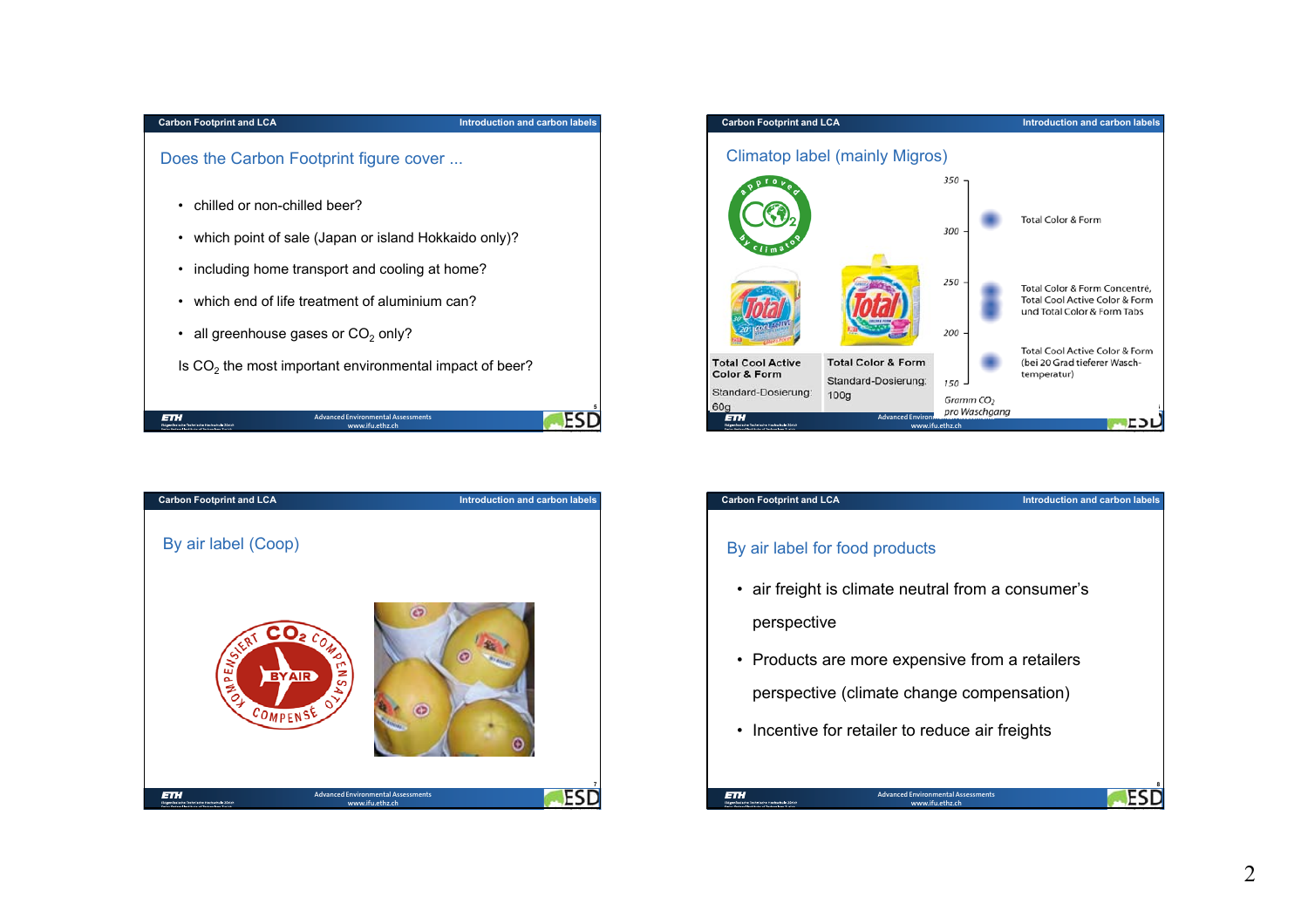

**First Chapters**

**11**

**FS** 

## PAS 2050: First Chapters

- 1 Scope:
	- requirements for life cycle GHG emissions of products
	- single issue: global warming
	- no product specific requirements
	- no requirements for communication
- 2 Normative references: reference to ISO and IPCC publications
- 3 Terms and definitions:terms from ISO documents and terms required for mutual understanding

**Advanced Environmental Assessments www.ifu.ethz.ch**

#### **Carbon Footprint and LCA Carbon footprint measure** Radiative Forcing: carbon footprint measure IPCC: *Global Warming Potential (GWP) is a*   $\int RF_i(t) dt$ *simplified index based upon radiative properties that can be used to estimate the*   $GWP_i \equiv$ TH *impacts of emissions of different gases upon*

| Carbon dioxide $(CO2)$ | GWP (20yr) | <b>GWP (100yr)</b> | <b>GWP (500yr)</b> |
|------------------------|------------|--------------------|--------------------|
| Methane $(CH_4)$       | 72         | 25                 | 7.6                |
| Nitrous oxide $(N_2O)$ | 289        | 298                | 153                |
| CFC-13                 | 10800      | 14400              | 16400              |
|                        |            |                    |                    |

*the climate system in a relative sense*

#### **Carbon Footprint and LCA**

## General requirements

 $R F_r(t) dt$ 

- Assessment of carbon footprint using LCA techniques
- ISO 14040 and 14044 shall apply
- If PAS contradicts to ISO, PAS takes precedence

## **ETH**



**10**

**First Chapters**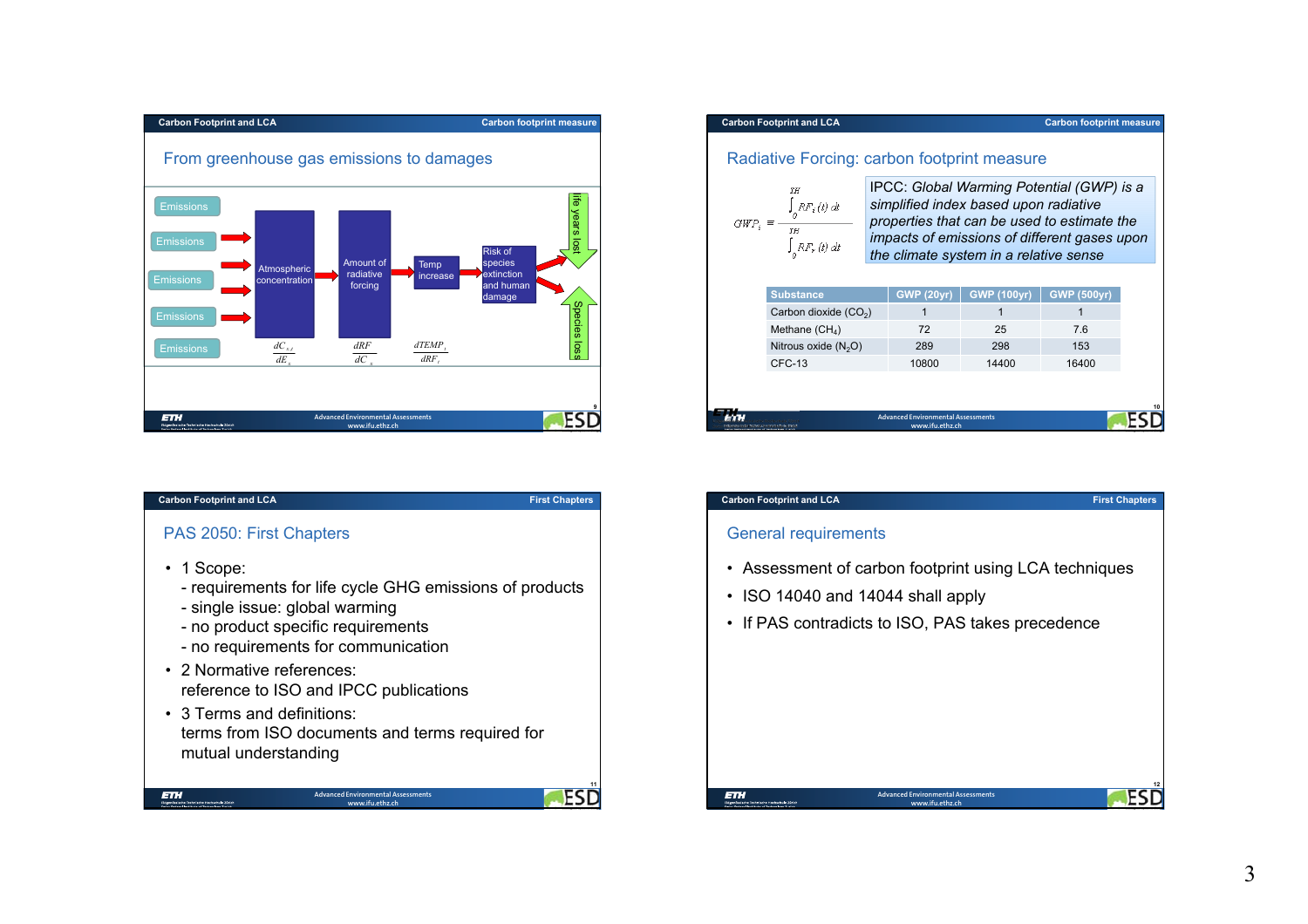#### **Principles and implementation**

## **Principles**

- Relevance: select appropriate data and methods
- Completeness: include all material contributions
- Consistency: enable meaningful comparisons
- Accuracy: reduce bias and uncertainty
- Transparency: allow associated decisions with confidence

# **Carbon Footprint and LCA**

**ETH** 

**Principles and implementation**

## Implementation

• business to consumer (b2c, cradle to grave): Includes the emissions arising from the full life cycle

**Advanced Environmental Assessmentswww.ifu.ethz.ch**

• business to business (b2b, cradle to gate): Includes the emissions released up to and including the point where it arrives at a new organisation

> **Advanced Environmental Assessments www.ifu.ethz.ch**

#### **Principles and implementation**

**14ESD** 

**16**

ES

## Supporting data

- Document data supporting the assessment of the carbon footprint, including:
	- product and process boundaries
	- materials
	- emission factors and emissions
	- other data
- maintain a record suitable for analysis and verification
- during either 5 years or product's life expectancy



**ETH** 

## **Advanced Environmental Assessments**

**www.ifu.ethz.ch**

## **Carbon Footprint and LCA Emission sources, offsetting and unit of analysis**

## Scope of greenhouse gas emissions

• Global warming potentials (GWP) Example Methane (fossil): 25 kg  $CO<sub>2</sub>$ -eq per kg

> **Advanced Environmental Assessments www.ifu.ethz.ch**

• Aircraft emissions:no multiplier or other correction allowed

**13ESD** 

ETH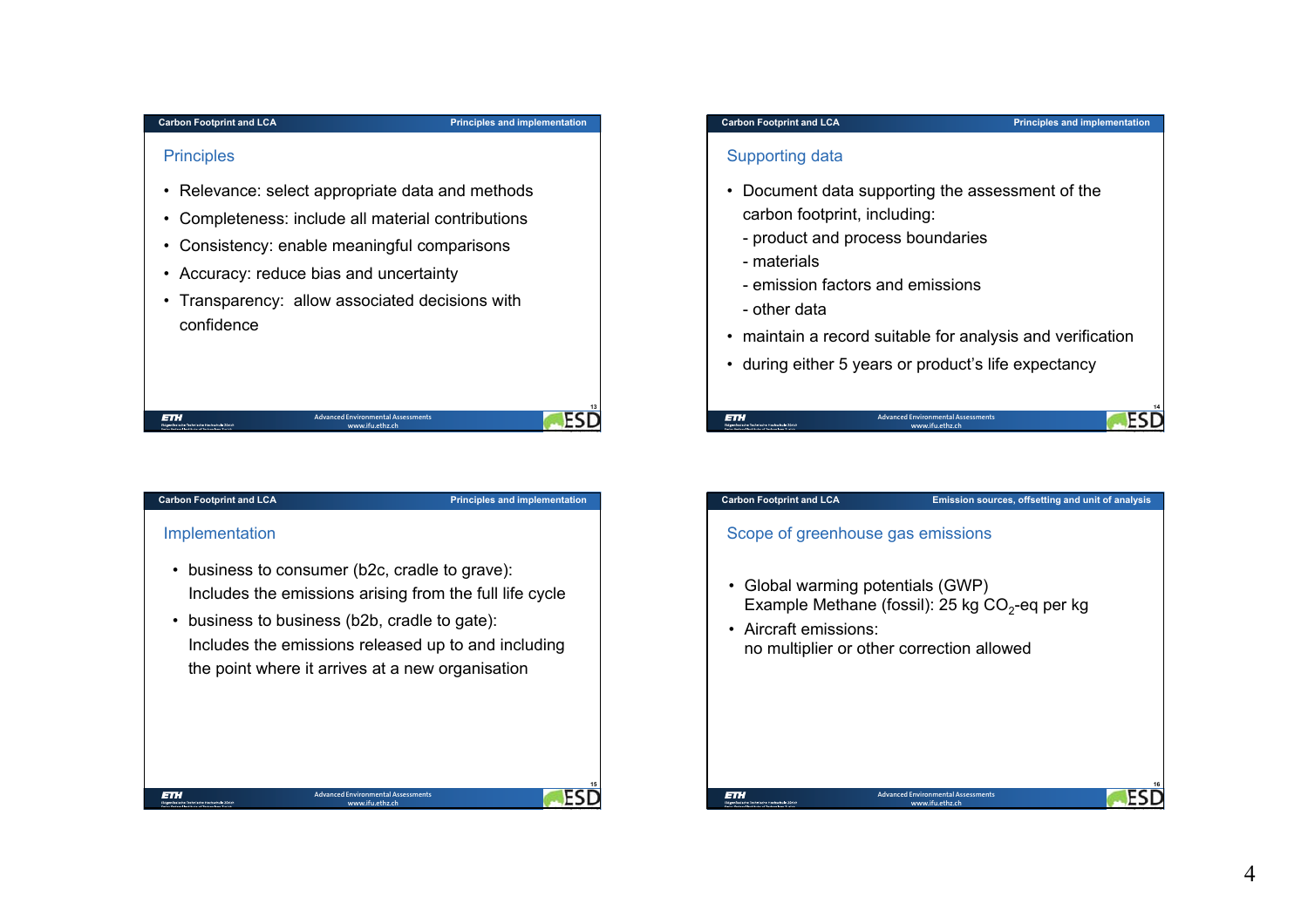#### **Emission sources, offsetting and unit of analysis**

## Time period of greenhouse gas emissions

- 100 year assessment period:  $\mathsf{CO}_{\mathsf{2e}}$  impact of 100-year period following the product formation
- All emissions except from use and disposal phase treated as single release of emissions at the beginning of 100-year period
- More than one year emission period: weighted average time the emissions are present in the atmosphere during 100-year assessment period

| <b>ETH</b><br>Eidzenössische Technische Hochschule Zürich<br>Suder Federal Institute of Technology Portch- | <b>Advanced Environmental Assessments</b><br>www.ifu.ethz.ch |  |
|------------------------------------------------------------------------------------------------------------|--------------------------------------------------------------|--|





| <b>Carbon Footprint and LCA</b>       | Emission sources, offsetting and unit of analysis                                                                                   |
|---------------------------------------|-------------------------------------------------------------------------------------------------------------------------------------|
| Fossil and biogenic carbon sources    |                                                                                                                                     |
| from land use changes                 | • Biogenic $CO2$ emissions are <b>excluded</b> , except those                                                                       |
| monoxide) are included                | • Biogenic non $CO2$ emissions (i.e. Methane, carbon                                                                                |
| the biogenic carbon source            | • GWP factor of biogenic non $CO2$ emissions shall take<br>into account sequestration of $CO2$ that gave rise to                    |
| Example GWP of 1 kg biogenic Methane: | GWP CH <sub>4h</sub> = 25 minus 2.75 = 22.25 kg CO <sub>2</sub> -eq<br>Sequestration: $12/16 * 44/12 = 2.75$ kg CO <sub>2</sub> -eq |
|                                       | And the compact the contract company of the first property of the                                                                   |

ichschule Züri

**Advanced Environmental Assessmentswww.ifu.ethz.ch**

**E3**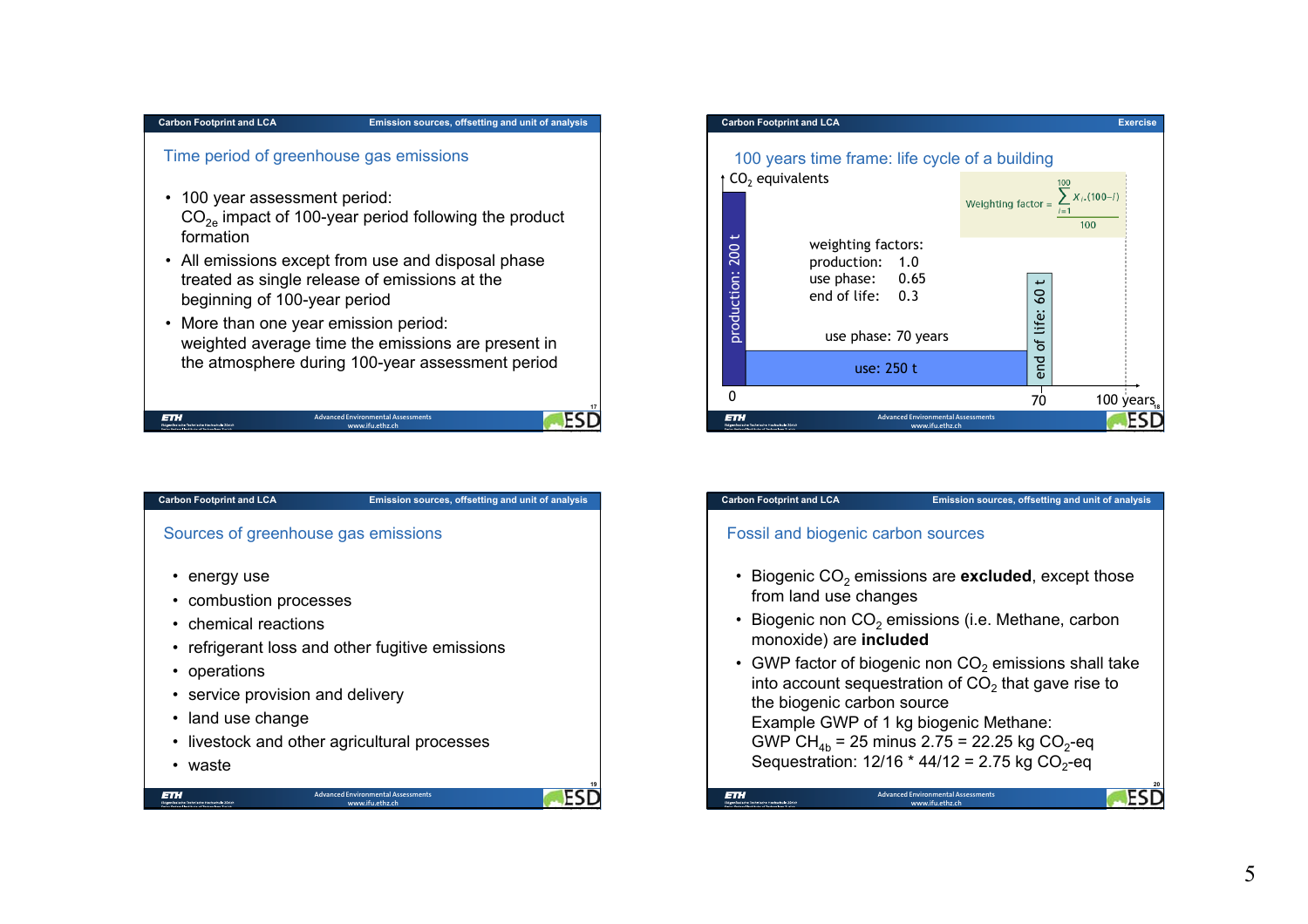#### **Emission sources, offsetting and unit of analysis**

## Carbon storage in products

- Carbon storage shall be accounted for in the following cases:
- uptake of atmospheric CO<sub>2</sub>:
	- into non-living organisms
	- e.g. cement
- Carbon of biogenic origin forms part of product:
	- e.g. wood fibre in table

| <b>ETH</b>                                                                                     | Advanced Environmental Assessments |  |
|------------------------------------------------------------------------------------------------|------------------------------------|--|
| Eidgenössische Technische Hochschule Zürich<br>Society Endurol Antibotic of Technology Portek- | www.ifu.ethz.ch                    |  |

## **Carbon Footprint and LCA Emission sources, offsetting and unit of analysis**

# Treatment of stored biogenic carbon

• Disposal:

**ETH** 

Biogenic carbon not emitted during waste treatment is considered stored carbon

- Recycling (within 100-year period): Carbon storage is inherited to product using recycled biogenic material
- $\mathrm{CO}_2$  emissions: Emissions from degradation of biogenic material are not taken into account

Considered via share of carbon storage



**21**

**ESD** 

#### **Carbon Footprint and LCA**

#### **Emission sources, offsetting and unit of analysis**

## Eligble products for stored biogenic carbon

- not for human or animal ingestion (not a food or feed)
- 50% + of mass of biogenic carbon remains removed for 1 year + following production of product
- material obtained from
	- result of human actions (e.g. managed forests)

**Advanced Environmental Assessment www.ifu.ethz.ch**

- re-use or recycled from the above material

## **Carbon Footprint and LCA**

**ETH** 

## **Emission sources, offsetting and unit of analysis**

## Calculation of CO $_2$  impact of stored biogenic carbon

- weighted average of biogenic or fixed carbon not reemitted during the 100-year period
- Negative CO $_{2e}$  assigned to the stored biogenic or fixed carbon
- Data sources and carbon storage profile shall be documented



**22**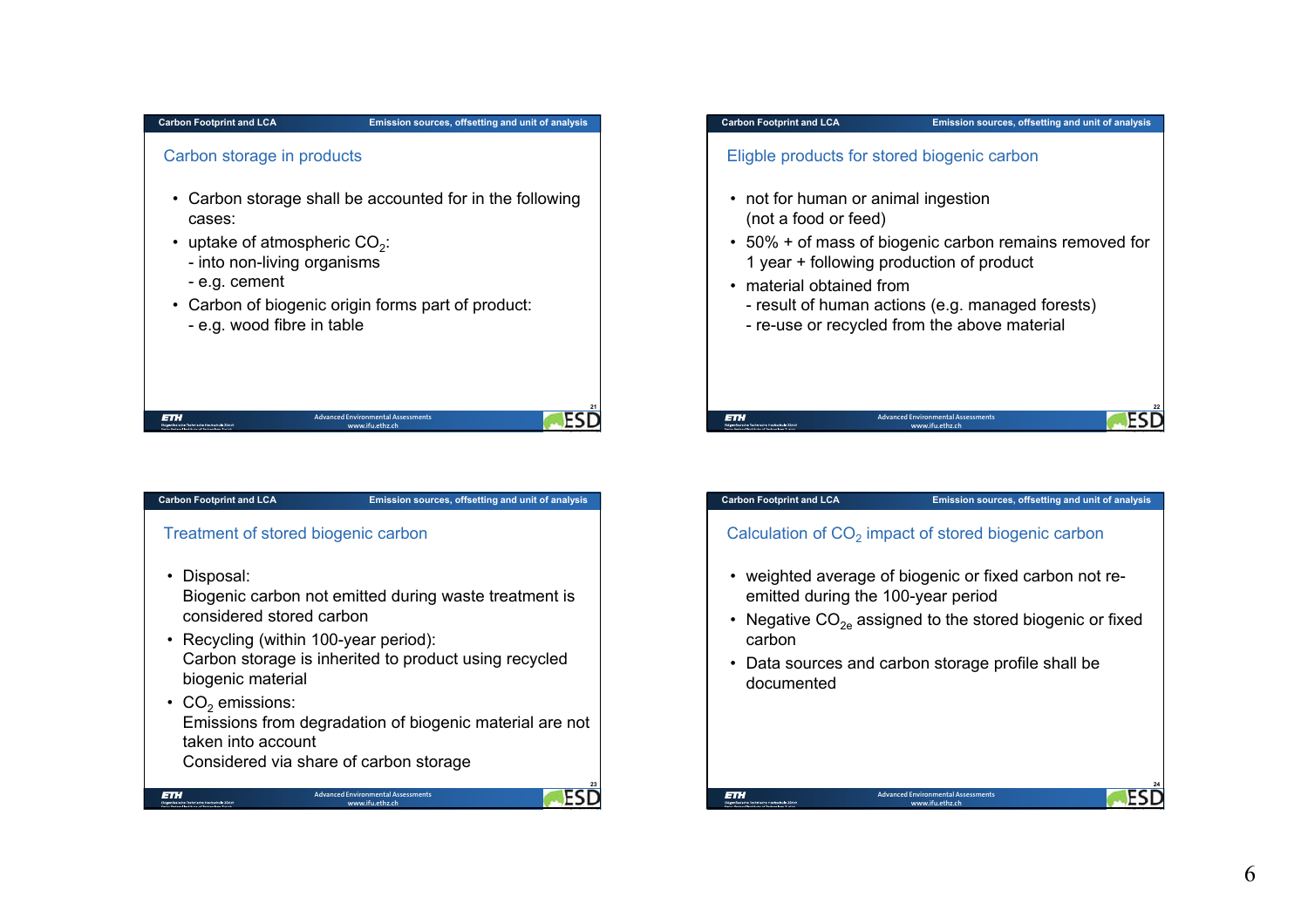

**Emission sources, offsetting and unit of analysis**

## Traceability of agricultural products

Apply the following hierarchy to determine GHG emissions:

|                                                    | country                                    | former<br>land use | <b>GHG emissions</b><br>approximate                          |
|----------------------------------------------------|--------------------------------------------|--------------------|--------------------------------------------------------------|
|                                                    | known                                      | known              | GHG emissions of country<br>and particular land use          |
| 2                                                  | known                                      | unknown            | highest potential GHG<br>emissions of country                |
| 3.                                                 |                                            | unknown unknown    | highest potential emissions<br>(forest to crop land in MY)   |
| Custom Eastered Boottforter of Teatron bank Zortel | dresössische Technische Horisschule Zürich |                    | <b>Advanced Environmental Assessments</b><br>www.ifu.ethz.ch |



#### **Carbon Footprint and LCA**

## **Emission sources, offsetting and unit of analysis**

**28**

ES

## Soil carbon changes in existing agricultural systems

- tilling types
- crop types
- other management actions

may lead to changes in soil carbon

They are excluded from the assessment of GHG emissions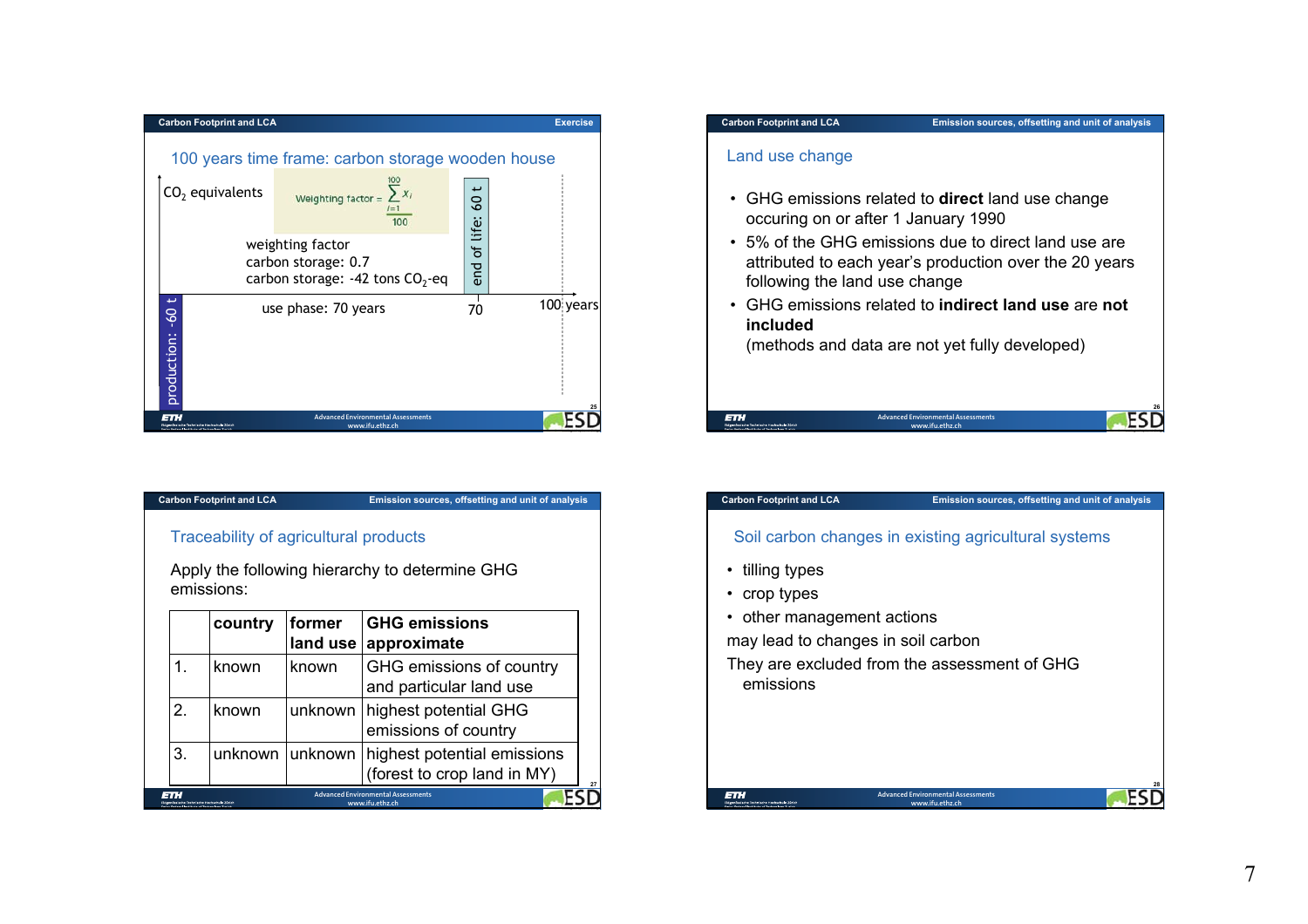#### **Emission sources, offsetting and unit of analysis**

## Carbon offsetting

- PAS is intended to reflect the GHG intensity of a product prior to the implementation of external measures
- GHG emissions offsetting mechanisms shall not be used at any point in the life cycle of a product
- Applies to voluntary, nationally or internationally recognised offset schemes
- Use of low carbon intensity energy (renewables or fossil with CCS) is not a form of offsetting

|                                                                                                        |                                                              | 29 |
|--------------------------------------------------------------------------------------------------------|--------------------------------------------------------------|----|
| farit<br>Eidzenössische Technische Hochschule Zürich<br>Surfer Godard Arctificts of Technology Toylet- | <b>Advanced Environmental Assessments</b><br>www.ifu.ethz.ch |    |

| <b>Carbon Footprint and LCA</b>                                                                                                                                | Emission sources, offsetting and unit of analysis                                                                                                                                                                                                                                                                                                              |
|----------------------------------------------------------------------------------------------------------------------------------------------------------------|----------------------------------------------------------------------------------------------------------------------------------------------------------------------------------------------------------------------------------------------------------------------------------------------------------------------------------------------------------------|
| T-shirt supply chain<br>'Seeds<br>and<br>leaves<br>Organic<br><b>Truck</b><br>Ginning<br><b>Truck</b><br>cotton<br>farming<br><b>Grid electricity</b><br>Water | Waste<br>water<br>treatment<br>Harbour<br>Cutting<br>Dyeing<br><b>Truck</b><br>Spinning<br>Knitting<br>(India)<br>and sewing<br>Manufacturing Plant, India<br><b>Container ship</b><br>Bags &<br>Waste<br><b>Diesel</b><br>Chemicals<br>boxes<br>Harbour<br>(UK)<br><b>Other Textile Products</b><br><b>Iruc</b><br>Renewable electricity<br>Warehouse<br>(UK) |
| <b>ETH</b><br>Eidgenössische Technische Hochschule Zürich<br>Codes Federal Institute of Technology Turich                                                      | <b>Advanced Environmental Assessments</b><br>www.ifu.ethz.ch                                                                                                                                                                                                                                                                                                   |

#### **Carbon Footprint and LCA**

# Example: T-shirt Continental Clothing Company

aparel line: EarthPositive®

• organic farming



- natural irrigation
- renewable electricity
- waste handling (used as fertilizer or in other products)
- waste water treatment
- Packaging: 100% biodegradable or recycled

**30**

• no airfreight policy



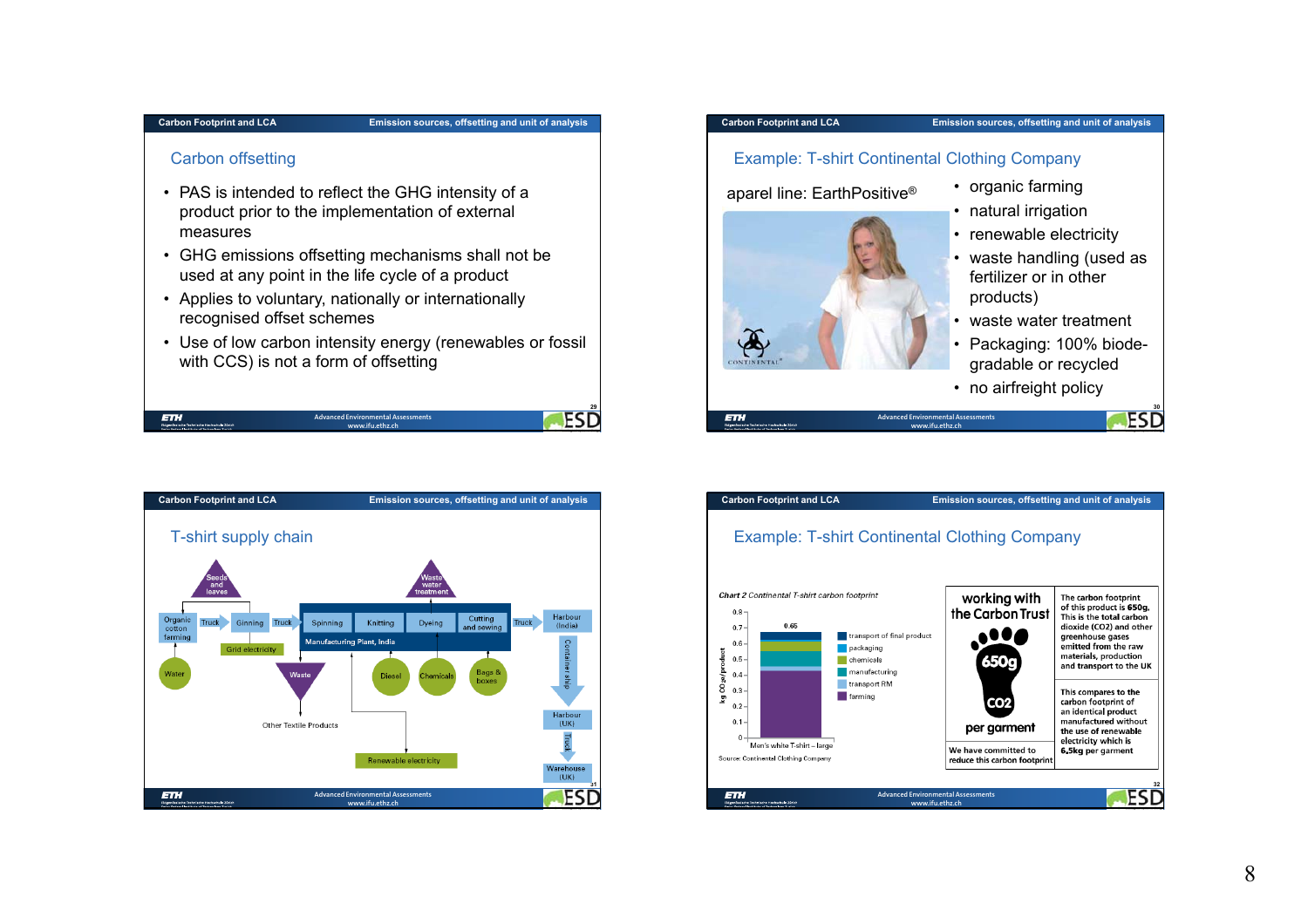#### **Emission sources, offsetting and unit of analysis**

## Unit of analysis

- Mass of CO $_{2e}$  emissions to be reported per functional unit for the product
- Show results with two significant figures
- Services:

per time (annual emissions for an internal service) or per event (per night emissions for a hotel stay)

• internal organisation reporting may require different functional unit than consumer communication

| <b>ETH</b><br>Eidenstättliche Technische Hochschule Zürich<br>Suder Federal Institute of Technology Portch | <b>Advanced Environmental Assessments</b><br>www.ifu.ethz.ch |  |
|------------------------------------------------------------------------------------------------------------|--------------------------------------------------------------|--|

#### **Carbon Footprint and LCA**

**System boundary**

**36**

ES

## System boundary II

- transports by road, air, water, rail or other means: cradle to gate (excluding manufacture of transport means and infrastructures)
- distribution: average distance to retail outlet, either country average or country sales weighted average
- storage (inputs, products, scrap): to be **included**
- transport and storage to **include** emissions due to refrigeration

#### **System boundary**

## System boundary

- materials and energy: cradle to gate, including waste management of production wastes
- capital goods: shall be **excluded**
- manufacturing and service provision: cradle to gate, including emissions associated with prototyping activities
- operation of premises (factories, warehouses, central supply centers, offices, retail outlets): cradle to gate

## **ETH**

**Carbon Footprint and LCA**

#### **Advanced Environmental Assessmentswww.ifu.ethz.ch**

#### **System boundary**

**ESD** 

## System boundary: use phase

- all emissions during the 100-year assessment period
- weighted average time emissions are present in the atmosphere
- determine use profile, order of preference:
	- 1 Product Category Rule
	- 2 published international standards
	- 3 published national guidelines
	- 4 published industry guidelines
	- otherwise: determined by practitioner
- Impacts of the product on the use phase of other producs shall be excluded

**Advanced Environmental Assessmentswww.ifu.ethz.ch**



**Advanced Environmental Assessments www.ifu.ethz.ch**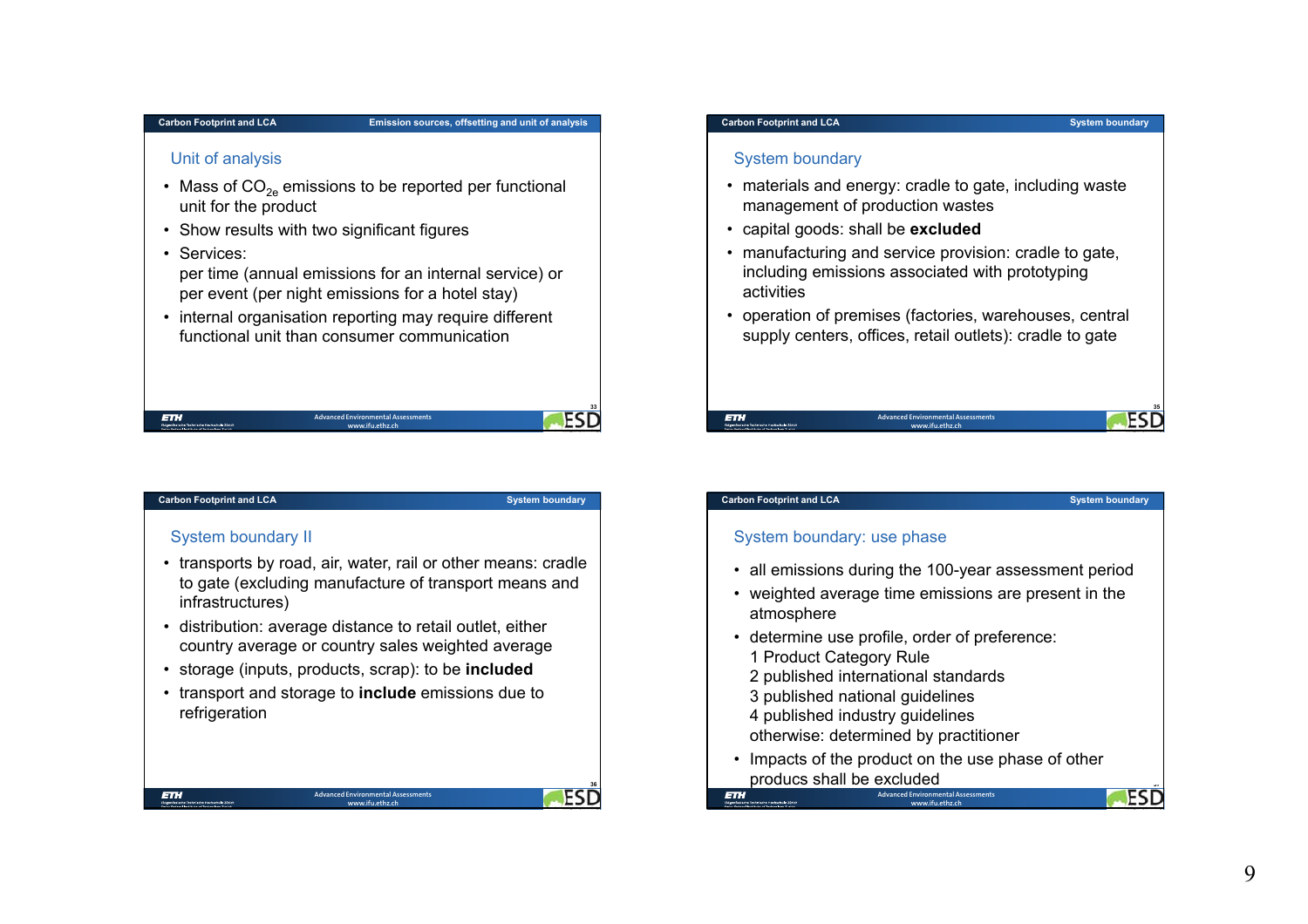



## System boundary: final disposal

- GHG emissions arising from final disposal, e.g. landfill, incineration, burial, waste water treatment shall be included
- weighted average time emissions are present in the atmosphere during the 100-year assessment period
- GHG emissions from final disposal diverted to other systems (combustion of methane from landfills, combustion of waste timber fibres) are attributed to the other systems

**www.ifu.ethz.ch**

**ETH Advanced Environmental Assessments** **ESD** 

**Data**

#### **Carbon Footprint and LCA**

## Data quality rules

Which data to prefer:

- time related coverage: most specific
- geographical coverage: most specific
- technology coverage: most specific
- accuracy: datasets with most accurate data, models and assumptions
- precision: data with lowest statistical variance

## **ETH**

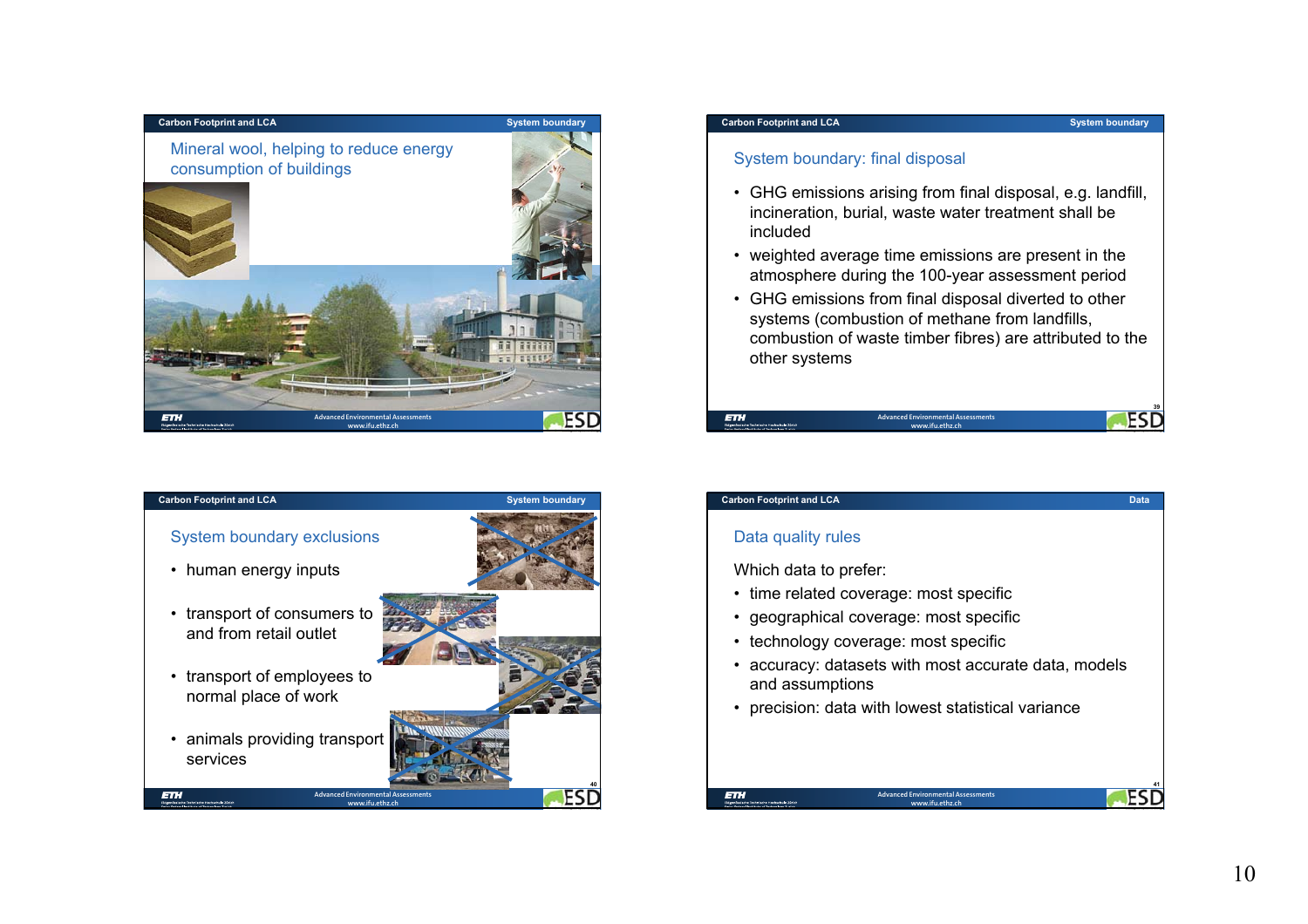ETH

#### **Data**

**43**

**Data**

**45**

## Primary activity data

- data about processes owned, operated or controlled by the organisation implementing this PAS
- If contribution below 10%:first tier uptream suppliers (contribution >10%) must provide primary activity data
- Not applicable on
	- Methane emissions from livestock
	- N $_{\rm 2}$ O emissions from fertiliser application
- Conditions imposed on the supply of products: primary activity data applies on upstream processes

| <b>ETH</b>                                  | <b>Advanced Environmental Assessments</b> |  |
|---------------------------------------------|-------------------------------------------|--|
| Eidzenössische Technische Hochschule Zürich | www.ifu.ethz.ch                           |  |

#### **Carbon Footprint and LCA**

## Changes in the life cycle of products

- Reassessment of the GHG emissions shall be carried out in the following cases:
- unplanned changes:
	- >10% increase in GHG emissions for a period of >3 months
- planned changes:

>5% increase in GHG emissions for a period of >3 months

> **Advanced Environmental Assessments www.ifu.ethz.ch**

#### **Carbon Footprint and LCA**

## Secondary data

Preference order for secondary data:

- Use data verified as being compliant with PAS 2050
- Peer reviewed data together with data from other competent sources (e.g. national government, United Nations publications)
- other sources



## **Carbon Footprint and LCA**

## Variability in GHG emissions

- If GHG emissions of a product vary with time: use time period sufficient to establish average GHG emissions of a product
- Continuous availability of product: Provide annual average GHG emissions
- Seasonal products: Provide GHG emissions of the particular period associated with the production of the product



**Data**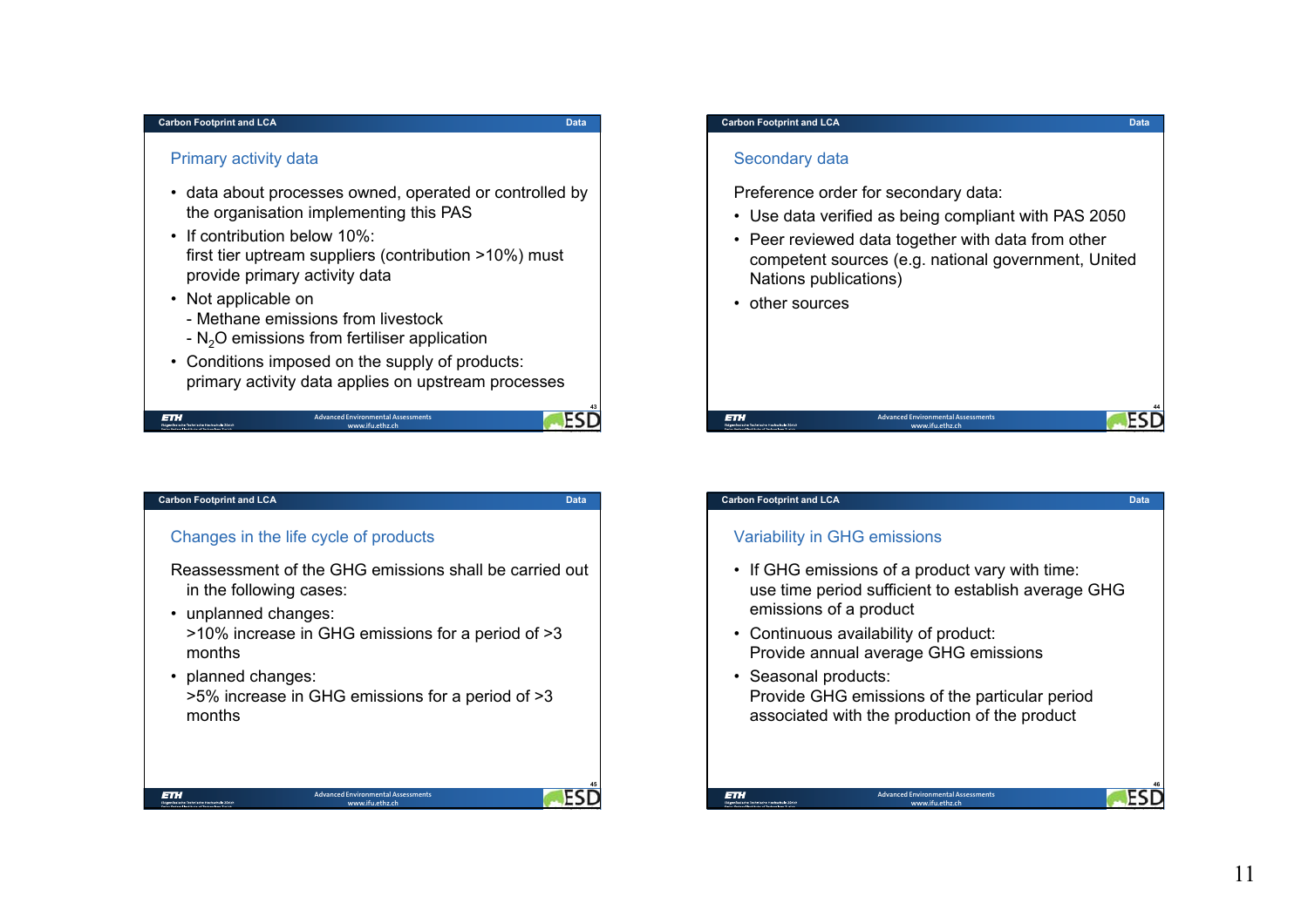

## GHG emissions from renewable electricity

Two conditions to be met

- process used this renewable electricity
- generation of this renewable energy does not influence emission factor of any other process or organisation

Else:

• use national annual average grid mix

## **Carbon Footprint and LCA**

## Data sampling

- If input to a process arises from multiple sources: representative sample of GHG emissions from those sources complies with this PAS
- Examples:
	- representative set of branches of a bank
	- representative sample of grain sources of a flour mill
	- representative sample of production lines of a factory

#### **48ESD ETH Advanced Environmental Assessmentswww.ifu.ethz.ch**

#### **Carbon Footprint and LCA**

## **Validity**

- Results are valid for a maximum of two years
- Exception: change in the product life cycle



**Data**

**Data**

**49ESD**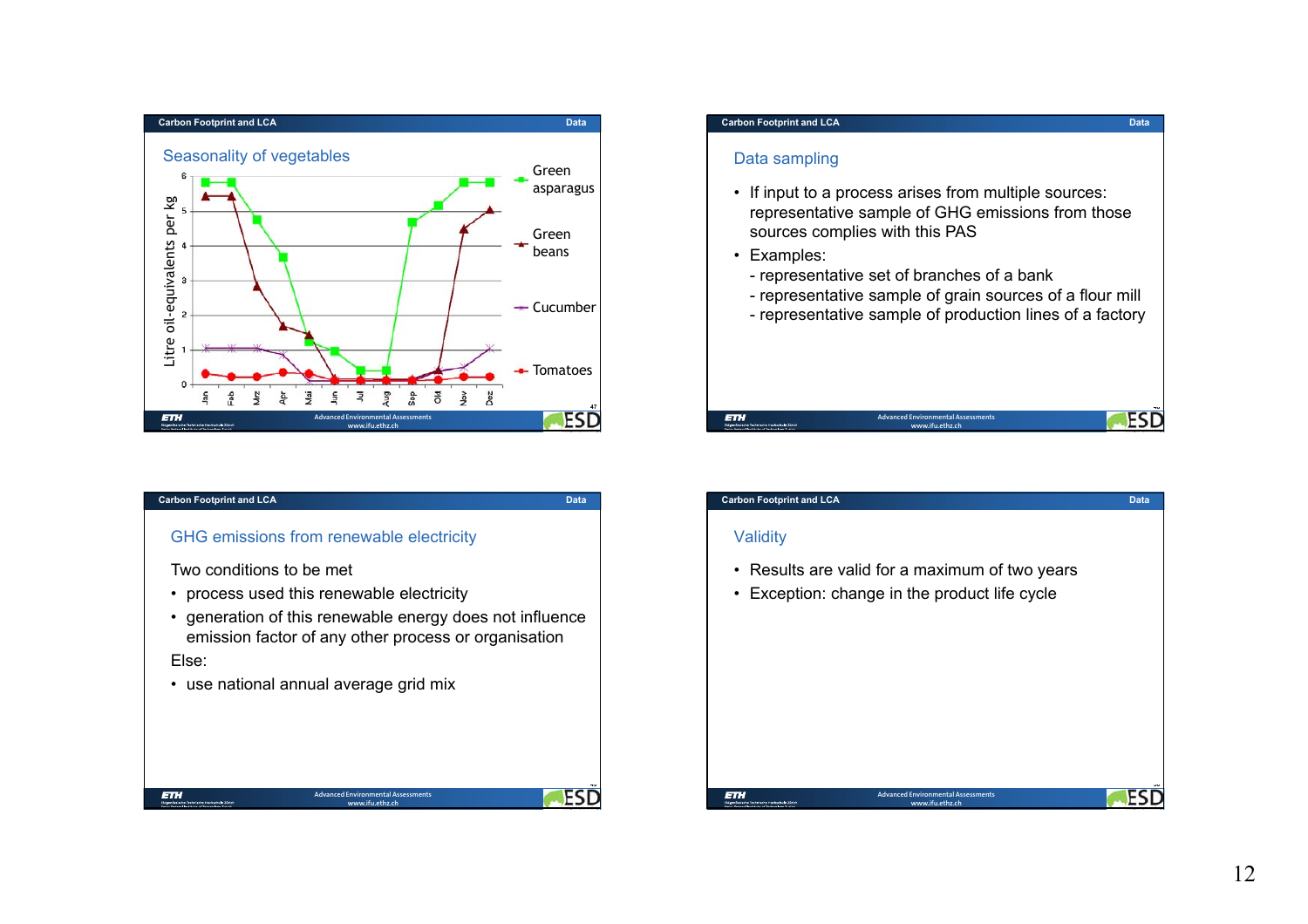## **Disclosure**

Communication to third party (consumer):

- Description of system boundary
- Description of use profile
- Description of the calculation of the impact of carbon storage

**Advanced Environmental Assessmentswww.ifu.ethz.ch**

• Description of secondary data sources

to be published at or prior to communication may be published via a website

## **Carbon Footprint and LCA**

**ETH** 

**Allocation of emissions**

**51ESD** 

**53**

**FSD** 

**Data**

## Emissions from waste

- $\rm CO_2$  from waste: only fossil CO $_2$  is accounted for
- Non CO $_2$  from waste: fossil and biogenic pollutants
- Methane (from waste) combustion **with** energy recovery:

GHG emissions from fossil carbon attributed to energy produced

• Methane (from waste) combustion **without** energy recovery:

> **Advanced Environmental Assessments www.ifu.ethz.ch**

GHG emissions from fossil carbon attributed to product giving rise to the waste

## **Carbon Footprint and LCA**

## Allocation of emissions to co-products

- divide process into subprocesses
- expand the system to include additional functions
	- identifying product which is being replaced
- avoided GHG emissions represented by average emissions arising from provision of avoided product

**Advanced Environmental Assessmentswww.ifu.ethz.ch**

• if both approaches are not applicable: use economic value of the co-products

#### **Carbon Footprint and LCA**

**ETH** 

## Emissions from Combined Heat and Power (CHP)

• energy production (e.g. electricity) is exported to outside the product system:

assess **avoided emissions** with average grid mix

- heat and electricity is used by more than one process: amount of useful energy produced multiplied by GHG emission intensity
- GHG emission intensities:
	- boiler CHP: electricity / heat: 2.5 / 1
	- turbine CHP: electricity / heat: 2.0 / 1



**52ESD** 

**Allocation of emissions**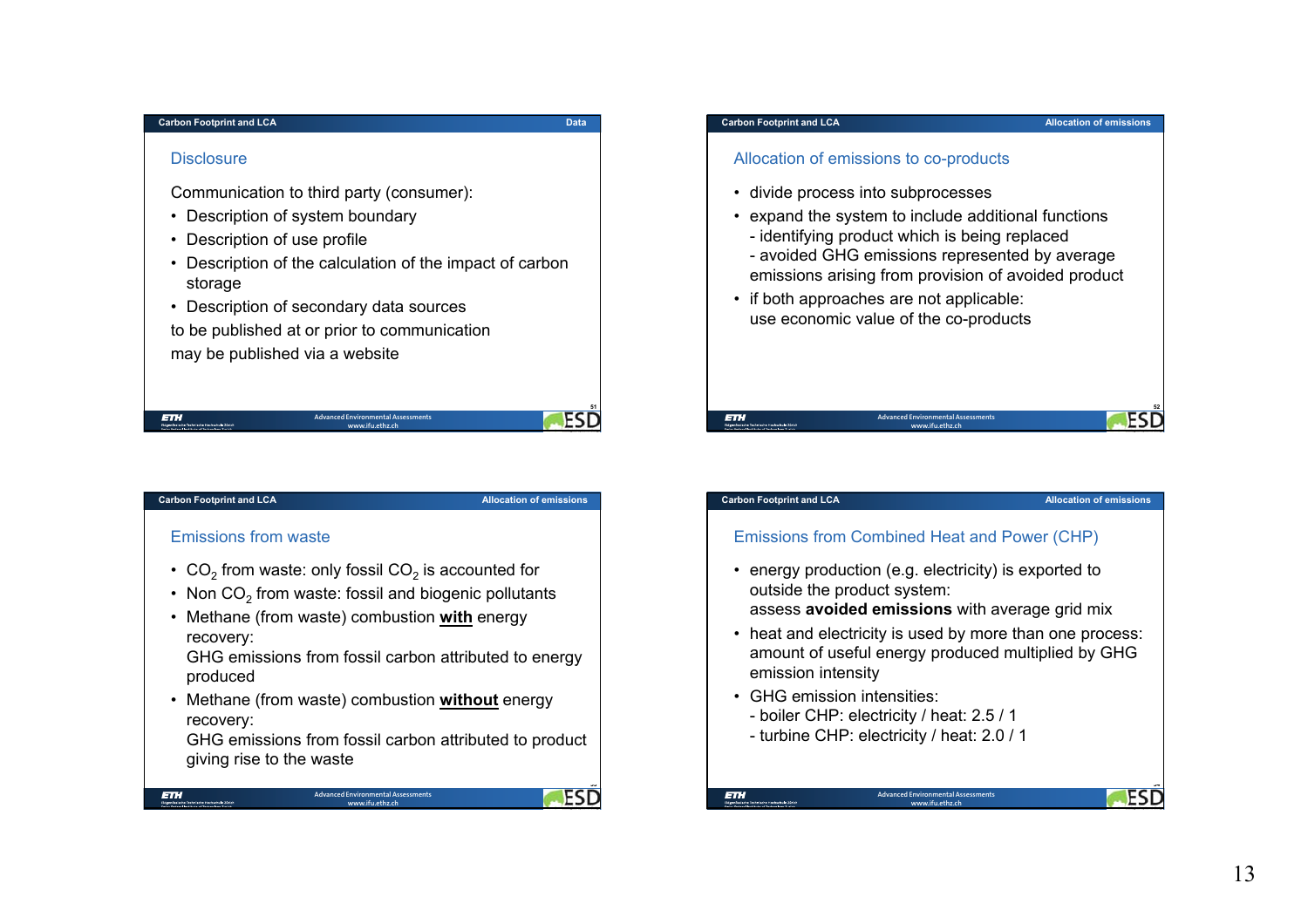#### **Allocation of emissions**

**FSD** 

## Emissions from Transport

- Transporting more than one product: Allocation according to the limiting factor:
	- allocation by mass
	- allocation by volume
- Return journey to be included (for that proportion of the return journey where vehicle does not transport products)

ETH **Advanced Environmental Assessmentswww.ifu.ethz.ch**



#### **Carbon Footprint and LCA**

**Allocation of emissions**

## Reuse and remanufacturing

- Determine life cycle GHG emissions, excluding use phase
- Divide by anticipated number of times of reuses
- Add GHG emissions arising from remanufacturing (to make it suitable for reuse)

# **ETH**

#### **Carbon Footprint and LCA**

#### **Calculation of GHG emissions**

**56ESD** 

ESD

## Calculation of GHG emissions of products

• activity data times GHG emission factor 20 litres of Diesel times 3.8 kg  $CO<sub>2</sub>/$ litre: 76 kg  $CO<sub>2</sub>$ 20 litres of Diesel times 0.01 kg  $CH<sub>4</sub>/$ litre: 0.2 kg  $CH<sub>4</sub>$ 

**Advanced Environmental Assessmentswww.ifu.ethz.ch**

- cumulative GHG emissions times GWP factors76kg\*1kg  $CO_{2e}/kg + 0.2kg*25kg CO_{2e}/kg = 81kg CO_{2e}$
- deduct carbon storage GHG equivalents from total
- sum it up to

**ETH** 

- full life cycle, use phase separately (b2c)
- cradle to gate (b2b)
- scale GHG emissions to account for any minor contributions omitted

**Advanced Environmental Assessments www.ifu.ethz.ch**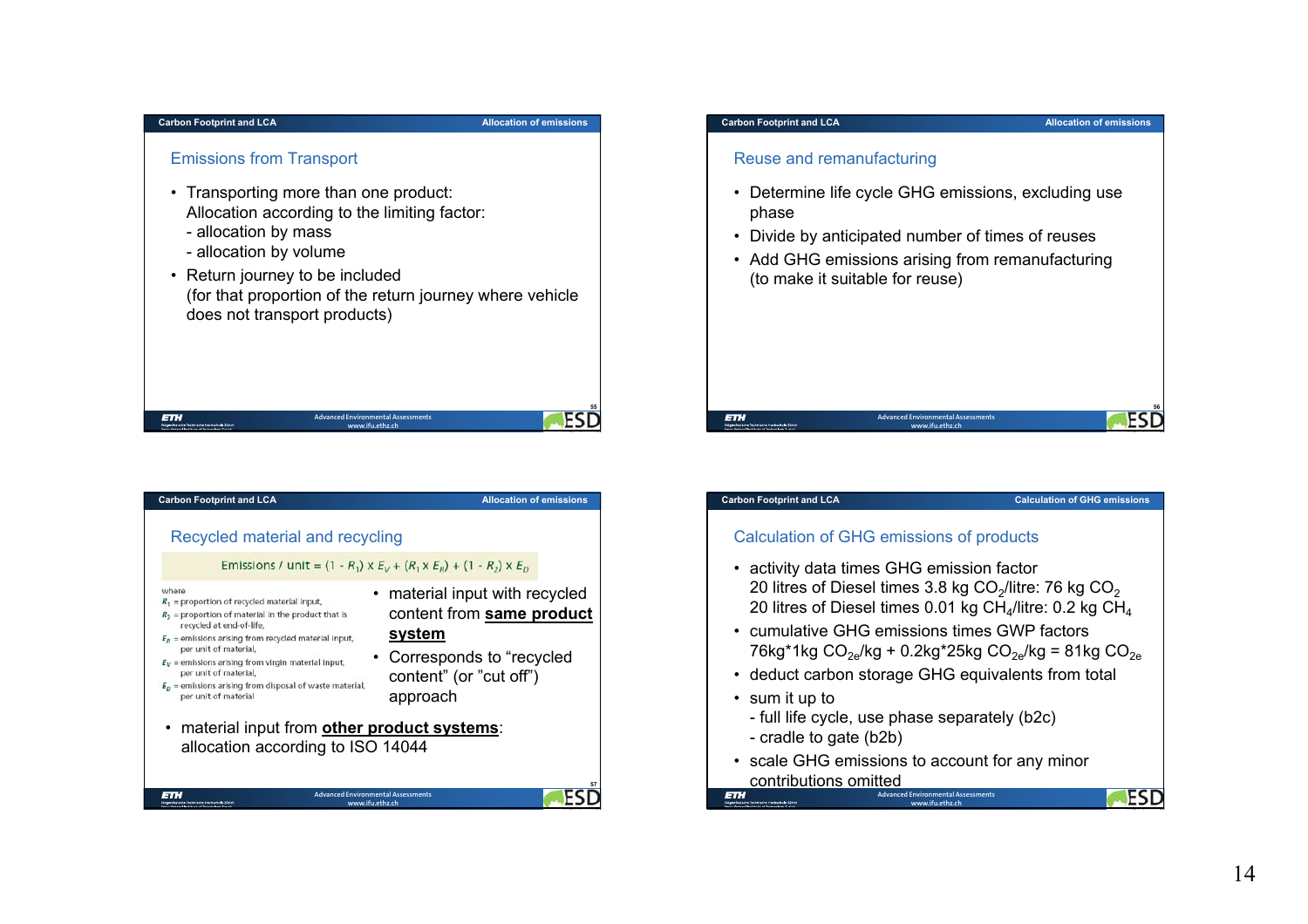## **Claims of Conformity**

## Claims of conformity

- Scope: all provisions of the PAS shall be addressed
- Types of conformity assessments:
	- independent third party certification
	- other party verification
	- self verification

## • Statement:

"Greenhouse gas emissions calculated by XX in accordance with PAS 2050, YY certified / ZZ validated / self declared."

**ETH** 

#### **Advanced Environmental Assessments www.ifu.ethz.ch**

## **Carbon Footprint and LCA**

**PAS and ISO comparison**

**ESD** 

**61**

ES

## PAS 2050 and ISO 14040/14044, cont.

- Biogenic carbon storage:
	- PAS: taken into account (related to 100-years period)
	- ISO: disregarded
- Allocation:

**ETH** 

- PAS: step 2 "physical relationships" does not apply
- ISO: three steps procedure
- Conformity claims:
	- PAS: allows for self declaration (made explicit)
	- ISO: requires third party review panel in selected cases

#### **Carbon Footprint and LCA**

**PAS and ISO comparison**

## PAS 2050 and ISO 14040/14044

- System delimitation:
	- PAS: 95% minimum coverage
	- PAS: exclusion of capital equipment
	- ISO: cut-off rules (mass, energy, environmental impact)
- Assessment period:
	- PAS: 100 years, time dependent reduction of impact
	- ISO: no time limitation
- biogenic carbon fixation and GWP:
	- PAS: taken into account (reduced GWP of non CO $_2$ )
	- **Advanced Environmental Assessmentswww.ifu.ethz.ch**- ISO: same GWP for biogenic and fossil Methane

**ETH** 

#### **Carbon Footprint and LCA**

## **PAS and ISO comparison**

**ESD** 

## WRI/WBCSD standard and draft ISO 14067

- No time limitation WRI: same GWP for prompt and postponed emissions ISO: report time period of postponed emissions
- Offsetting: emission credits NOT allowed
- Allocation and recycling: "recycled content" and "end of life" approaches explicitly supported
- Avoided emissions NOT accountable
- Strong emphasis on assurance (verification; aligned with financial accounting processes)